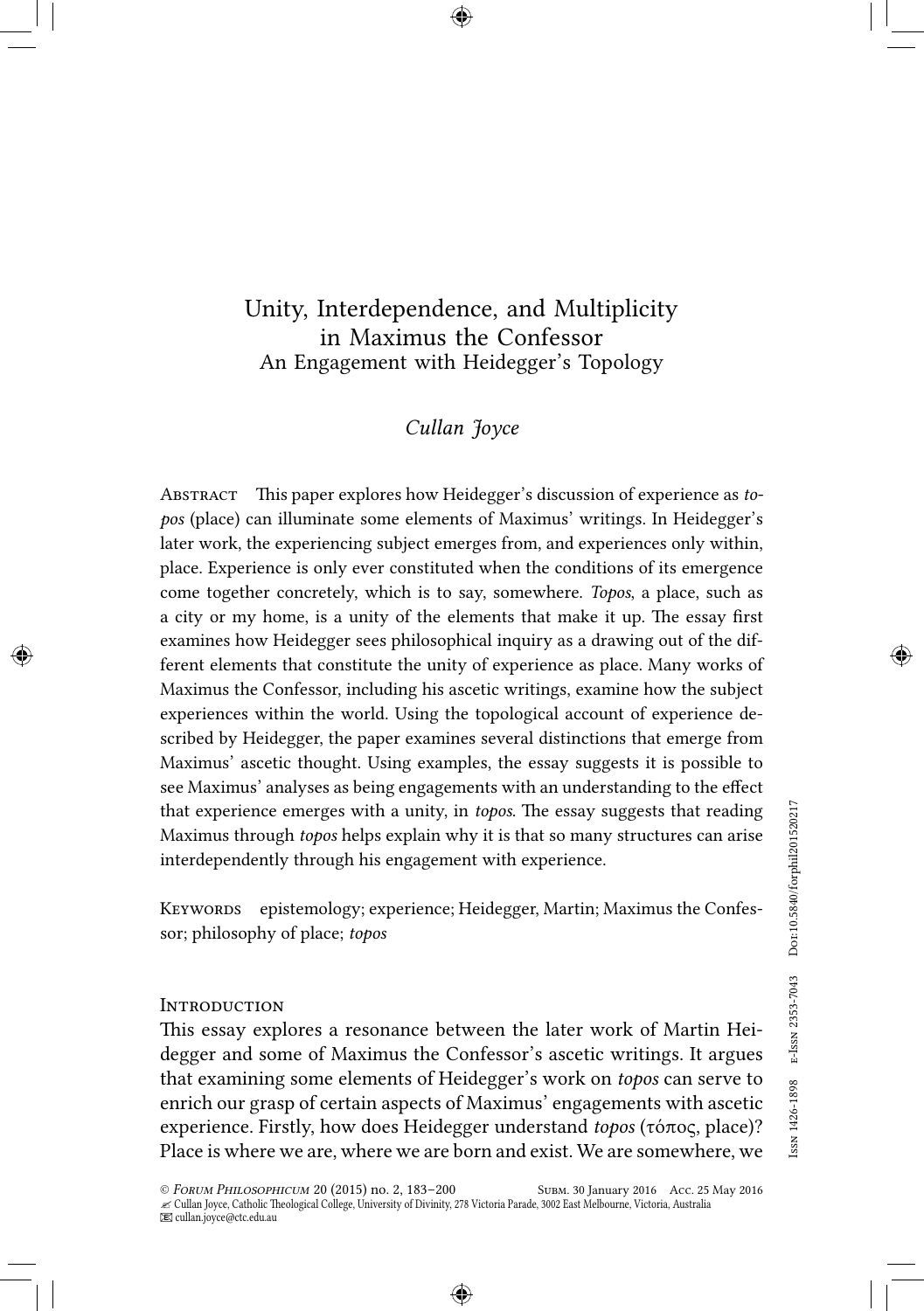know somewhere. In his later thought, Heidegger begins to regard place as transcendental to experience. As such, it is only by experiencing experience that the understanding can explicate the constitutive conditions that make an experience what it is. The explication of experience is therefore an analysis of place.

I examine how Heidegger identifies this structure in *Building, Dwelling, Thinking*. Heidegger meditates on how an encounter with a landscape is a process of bringing the indeterminate unity of concrete experience into speech. His meditation models how drawing attention to the place in which experience arises can illuminate what makes our experience what it is. I note how the making of distinctions ("sparing" or "freeing up," for Heidegger) draws out an entire context, not just a single principle.

Having explicated some aspects of Heidegger's topology, the essay turns to Maximus. I examine a selection of Maximus' ascetic pronouncements, identifying examples of Maximus making distinctions between things and highlighting the topographic character of these terms. For some particular aspect of experience to arrive at determinacy, it must be related to a broader context. I refer to some examples of this, drawing on Maximus' analyses of the experience of temptation.<sup>1</sup> I show how he works within a model of experience which consists of the interconnections between numerous constitutive principles and concepts. I suggest that the notion of *topos* provides some insights into the origins of Maximus' complex picture of experience.

## Experience as *Topos*

What is experience? Experience is best described not as something we have but as something that we are in. Similarly, it may be asked: "What is the world?" The world is not something we have, but something we are in; it is transcendental to experience. Effectively, it creates us as we create it; it is our experience, the horizon within which we live. Similarly, experience is not something that happens to a subject, it *constitutes* the subject.

As Heidegger moves toward an identification of world with place, the

1. I define temptation as a way of relating to the world. Intentionality understands things as having certain characteristics: if the subject is suitably predisposed, then through their encountering something, that something becomes that in relation to which they build up their ownparticularsetofexpectations.Thiscausesathing'slifetobecomeskewedbythesubject's desires or self-love. This process is called compilation (See note 23). The intentionality of the subject comes to be guided by memories, until the object of intention is dominated by the subject's personal use. Under the influence of passion, our navigation of the world becomes more a matter of meeting personal desires than of being sensitive to our home.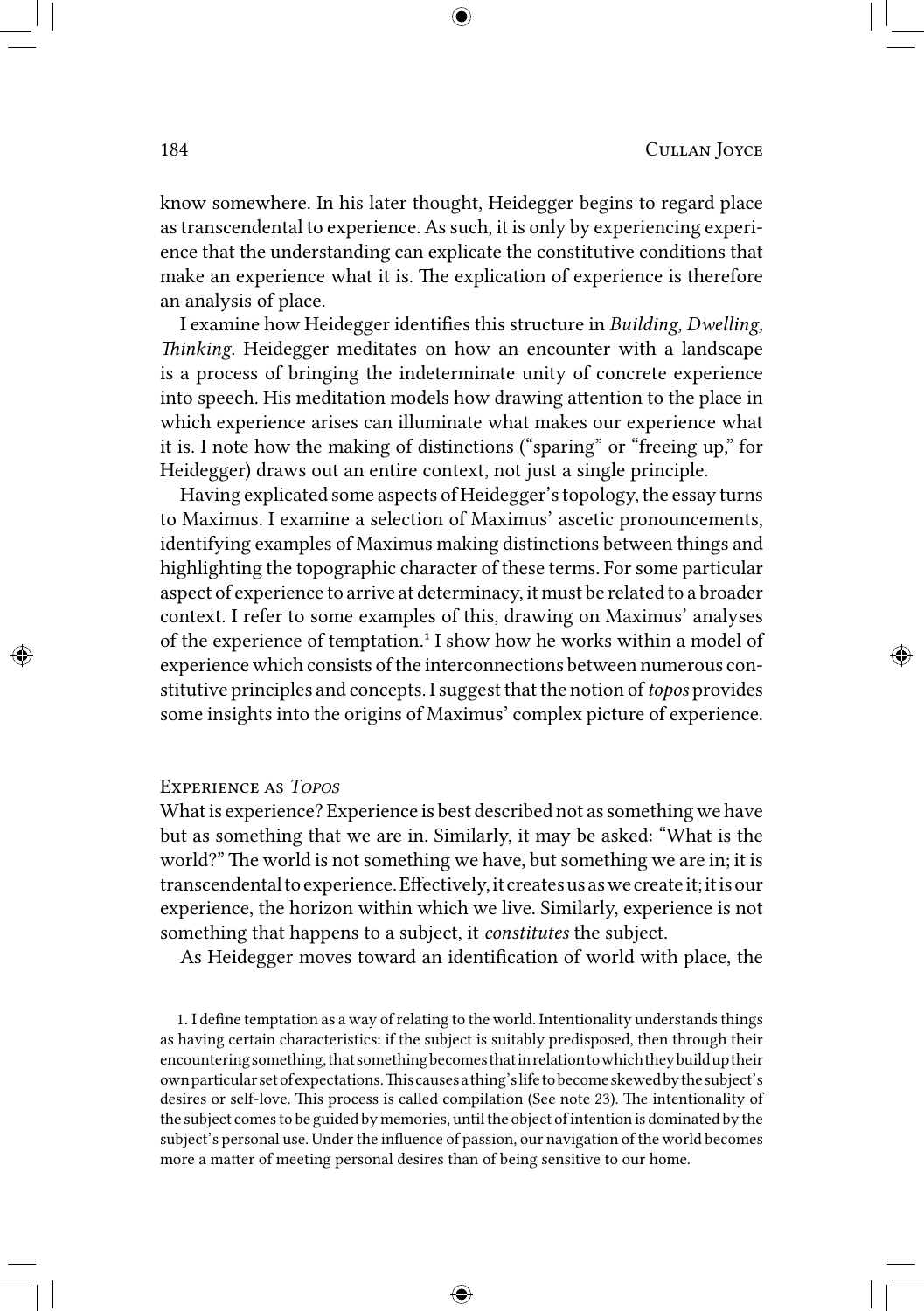descriptions above are used in relation to experience as topological, as grounded in a specific place. I am because I am in a place. I am not a mere witness to a place. *Topos* describes the unity within which the subject is in context. To say that I live in the world is to say that I experience the world. However, this is not to say that I have brought my experience to light.

Heidegger's *Being and Time* defined world as transcendental to being and experience.² In *Being and Time*, the sense that existence and experience are unified (if distinguishable) comes from our "*Being-in-the-world*." World is the place where subjects exist and come to understand themselves. World does not exist apart from experience; "world" is a "beingalong-side," something that we are within, and without which we are not. If philosophical categories are used to define world, world is the unity of the conditional principles (history, language, subjectivity, the categories) that can be revealed through *Dasein*'s capacity for revealing that which is tacit in respect of experience.<sup>4</sup>

Heidegger saw that the structure of world is comprised of the interconnections between the various determinations that might constitute it. For example, say an important part of "worlded" experience is defined by finitude and temporality: it is defined by "time."<sup>5</sup> It might be possible for time to be distinguished within world (*Being and Time* seems to accord a preferential status to temporality as the primary showing of Being), yet time only emerges through its relationship to other things: time reveals space and space reveals time.<sup>6</sup>

2. Martin Heidegger, *Being and Time: A Translation of* Sein und Zeit, trans. Joan Stambaugh, SUNY Series in Contemporary Continental Philosophy (New York: Harper, 1996), 63–6 [59–62 in the translation]. All works of Martin Heidegger are cited according to standard editions, with translation pages shown in brackets. In the case of *Being and Time*, these are pages of later German editions of *Sein und Zeit* (mentioned in marginal references in all major editions): Martin Heidegger, *Sein und Zeit*, 11<sup>th</sup> ed. (Tübingen: Max Niemeyer, 1967). In all other cases, these are volumes and pages of the *Gesamtausgabe* (abbreviated as GA).

3. Mark A. Wrathall and Max Murphey, "An Overview of *Being and Time*," in *The Cambridge Companion to Heidegger's Being and Time*, ed. Mark A. Wrathall (Cambridge; New York: Cambridge University Press, 2013), 6, 8–10. In *Being and Time*, the system of relations that constitute the unity of world primarily tended to be identified through intentionality. The constitutive elements of world are defined in a "for us" relationship in which intentionality has preeminence. The later Heidegger would subsequently qualify this equipmental approach by describing how things that constitute world actually create world and Dasein, in that they are equiprimordial with intentional structure.

4. This is basic to the existential analytic. Reason can reveal world, as can science, poetry, theology, and many other intentional enquiries.

5. Jeff Malpas, *Heidegger and the Thinking of Place: Explorations in the Topology of Being* (Cambridge, MA: MIT Press, 2012), 115.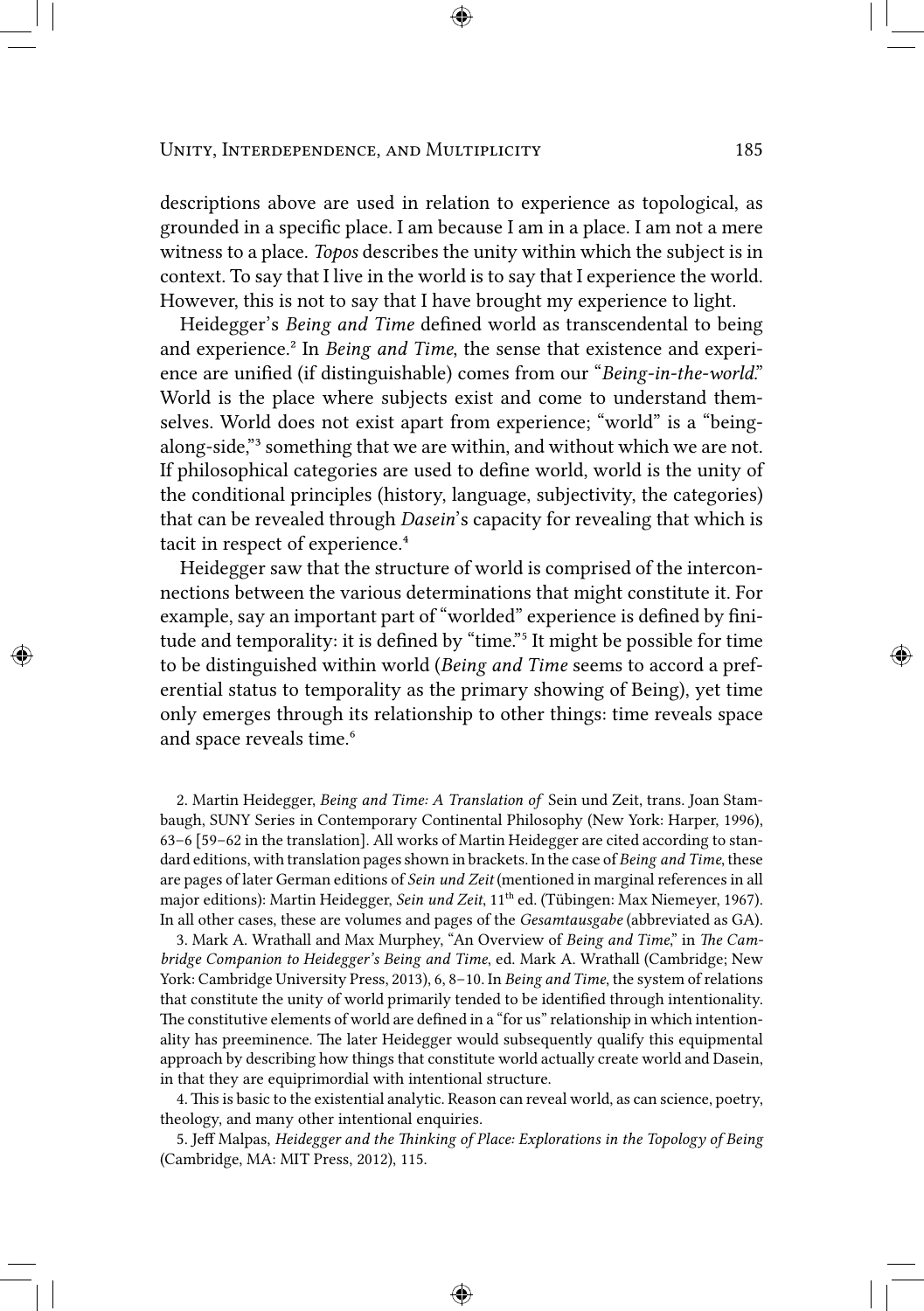In some of the works following *Being and Time*, Heidegger emphasized temporality less. He continued to explore the problem of the structure of interdependency within which determinate experience emerges. His more explicit discussion of these issues is to be found in *The Thing*, *The Origin of the Work of Art*, and *Building, Dwelling, Thinking*. In these texts he explored the basis for the emergence of determinate orders. He argued that things do not emerge on the basis of their independence; instead, it is their interdependence with things within a given context that provides the conditions that must be there for them to become determinate. Determination occurs because of relationships in place. *Topos*, as this equiprimordiality, is therefore transcendental to experience. *Topos* is the condition through which a subject distinguishes the structures that comprise experience. Hence a phenomenology, an understanding of phenomena, emerges from *topos*.

Heidegger employed the concept of *topos* to explain how the co-arising of transcendental conditions is experienced as a specific unity. "Place" describes how experience arises within a unity composed of the conditions that constitute it. My home is, first of all, my home; then, as I look, it is composed of walls, floor, memories, my books, and a toaster. Experience is where we can understand experience; it is transcendental to our description of it and the source of the hermeneutic problem of circularity. Yet philosophy uses concepts that cover multiple contexts: it uses generalities. Place, as the here and now, is the co-ordination of the conditions of experience. As such, particularities and generalities arise co-dependently.

Experience is the specific and concrete unity of conditions of experience: a place. So what does it mean to say that experience is *topological*? It is to talk about how experience is "organized." It is not organized according to a set of pre-defined forms or a structure entirely external to the said experience; instead, the conditions of experience are revealed to be within the experience.<sup>7</sup> I can only distinguish constitutive principles because I am within it. Place is transcendental to experience, and experience is always in place.<sup>8</sup>

6. Jeff Malpas, *Place and Experience: A Philosophical Topography* (Cambridge; New York: Cambridge University Press, 1999), 19.

7. Ibid., 18, 23–24. A Platonic reading might argue that place, *topos*, has a logical, ontological, or temporal priority, and indeed contextualizes or delimits motion. To some extent, this is correct; however, the delimitation of motion arises within motion, and not as a result of "context" setting limits prior to motion occurring. In this way, place is not an abstract formal category external to the relations that constitute it. Rather, place is the co-operation as such: the co-operation between primordial principles that are constitutive of experience, as given in the experience itself.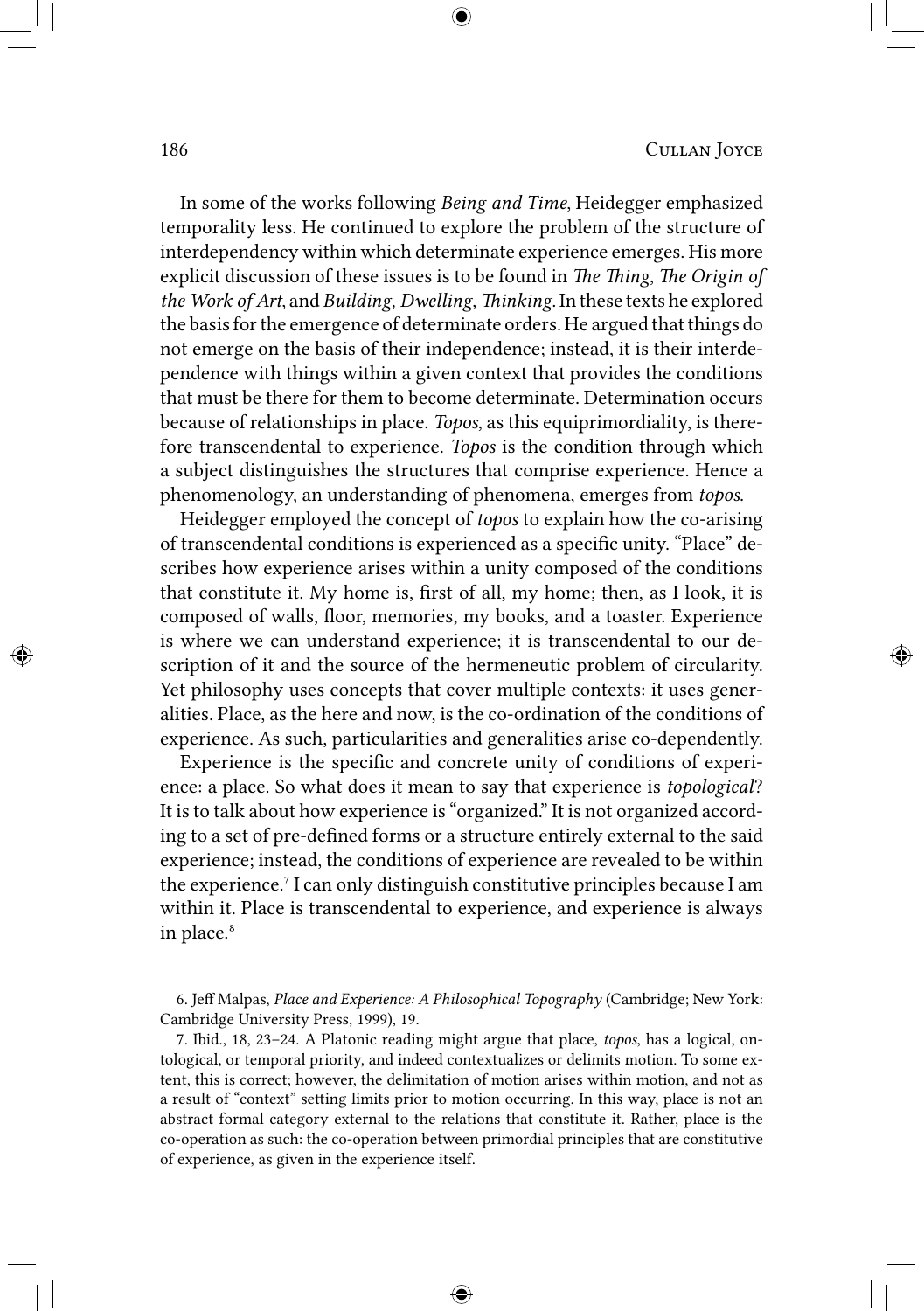# *Topos* and Philosophical Analyses

Experience, as place, is something we live and navigate. The reflective person seeks to understand what makes experience what it is. To look at experience in order to understand it, one must ask questions and inquire, starting from somewhere. If I want to understand experience, though, I cannot just stay with a generic question such as "What is experience?" posing it over and over again. I need to specify, to delve into and distinguish from each other the elements that make up my experiences.

My task is to illuminate, distinguish, name—but yet, in doing so, my focus inevitably moves toward one thing, then another. However, though I distinguish, this does not mean that the original unity of my experience was fragmented. I ask questions, and when I distinguish one thing from another, this distinction is made within the overall unity within which I began my inquiry.<sup>9</sup> Distinction does not mean that what is distinguished ceases to be part of my world. So, although my inquiry distinguishes things from each other, it is experience revealing itself in different ways. "Experience" is not an encounter that the subject has with separate elements (sense experience, concepts, language), which the subject combines in a synthetic unity. Instead, the unity of experience is equiprimordial with subjectivity. By comprehending this, the concept of *topos* seeks to describe how experience is a combination of multiple conditional structures co-operating within a holistic collectivity.

One problem, as a philosopher, is communicating how experience is constituted as a concrete unity with differentiations. Experience can bring itself to determinacy, but the question is, how can it do so in a manner that does not de-contextualize the differentiations made by our explanations, so that they don't contradict the unity, the along-sided-ness within which our questioning itself began?

Heidegger's discussion of place and experience in *Building, Dwelling, Thinking* addresses this problem. Heidegger examines how experience comprehends itself as a "Gathering" (*Versammlung*) of various structures constituted in the unity of *topos*. The analysis occurs in place: it is within the concreteness and unity of specific experience, of places—the places

8. Ibid.; Jeff Malpas, "Heidegger's Topology of Being," in *Transcendental Heidegger*, ed. Steven Galt Crowell and Jeff Malpas (Stanford: Stanford University Press, 2007), 127–8; Malpas, *Heidegger and the Thinking of Place*, 38–39, 48.

9. Martin Heidegger, *Der Ursprung des Kunstwerke* [The Origin of the Work of Art], GA 5, 15–16. Cf. trans. by Albert Hofstadter in Martin Heidegger, *Basic Writings: From* Being and Time *(1927) to* The Task of Thinking *(1964)*, ed. David Farrell Krell, rev. and expanded ed. (San Francisco: Harper Collins / Harper San Francisco, 1993), 156–7.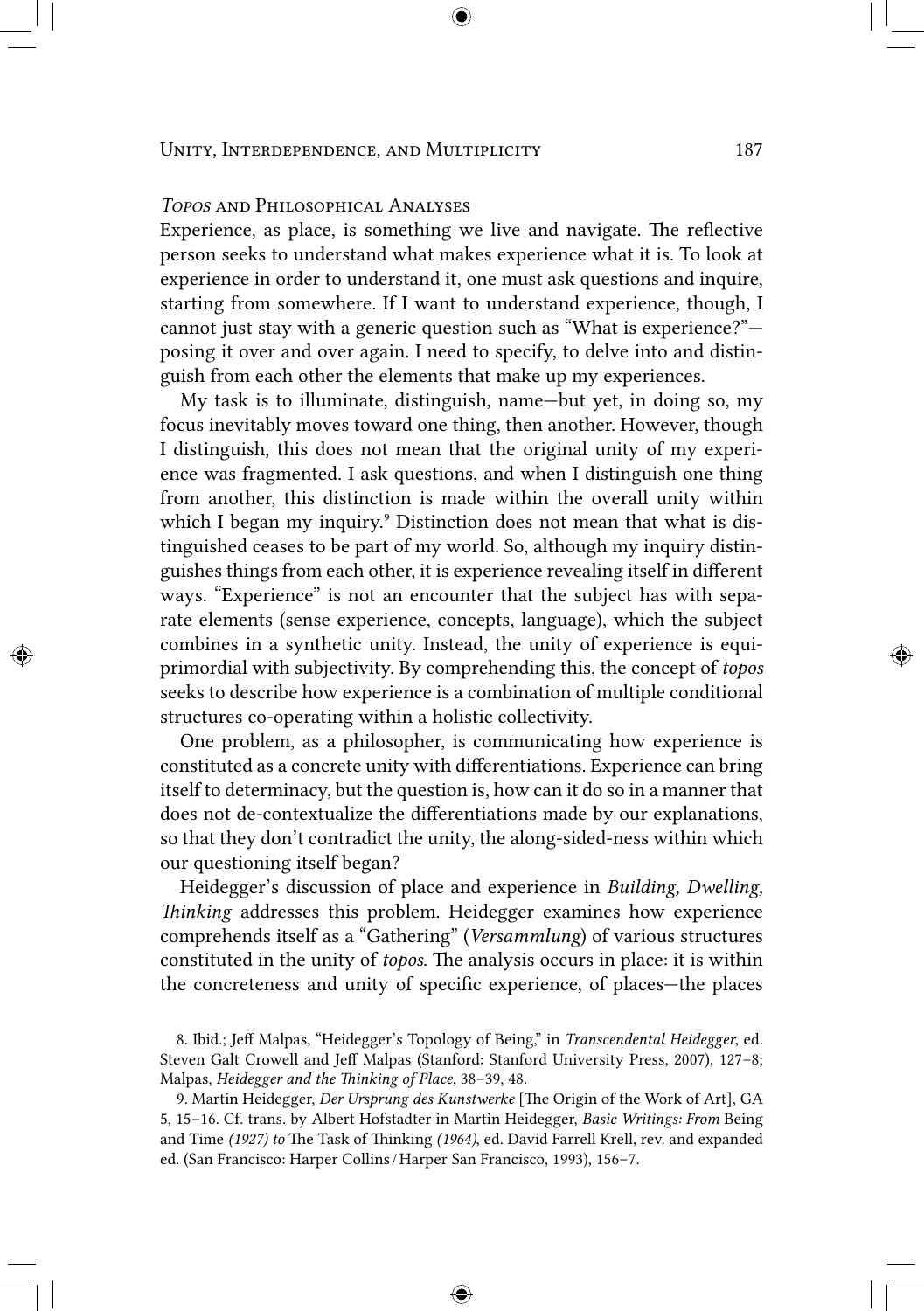where we are when we begin to ask questions about experience itself. One is investigating the conditions that make up one's experience; one is not seeking to investigate an abstract formulation of experience. An inquiry into the grounds of experience is considered to be an inquiry into place, as a topographic inquiry, because one is seeking to establish what constitutes the situation that has conditioned my experience. Specific experiences are grounded—by language, history, and the concepts that condition these. Place is where these are unified; however, these structures are not necessarily easy to identify. Heidegger says that the composition of place needs to be brought to light. To describe how place comes to be revealed, he introduces the idea of "sparing" which he derives from *Friede*, meaning "free." For Heidegger, revealing where one dwells is not destructive of the unity of place. Distinguishing where we are involves "sparing" or "freeing up" the structures that compose the place. That is to say, the structures identified through inquiry are not negated or destroyed, but revealed, freed-up: in this way they are "spared" from the more destructive elements that sometimes characterize inquiry. This "freeing," like a freeing up, illuminates how a place is composed of several elements, co-operating together. "Freeing them up" brings the specific elements that constitute a place out of the background and into the foreground; it means illuminating what the unity of experience is composed of. "Real sparing is something positive and takes place when we leave something beforehand in its own essence, when we return it specifically to its essential being."<sup>10</sup> Hence, this language indicates his attempt to move away from explications of determinate features which rely on utilizing orders of explication external to the context. In other words, distinguishing distinct aspects of the landscape means simply allowing them to remain within their own character. This can include "philosophical" distinctions, such as subjectivity, which emerges from within experience. As Malpas says,

[s]ubjectivity cannot be grasped independently of a larger structure that encompasses other subjects as well as the objects and events of the world. It is, we can say, in the dense structure of place that subjectivity is embedded and, inasmuch as subjectivity is only to be found within such a structure, so there is a necessary dependence of subjectivity on the other elements within that structure and the structure as a whole.<sup>11</sup>

<sup>10.</sup> Martin Heidegger, *Bauen Wohnen Denken* [Building, Dwelling, Thinking], GA 7, 151 [351 in translation]. The translation used hereafter is that by Albert Hofstadter in *Basic Writings*.

<sup>11.</sup> Malpas, *Place and Experience*, 175.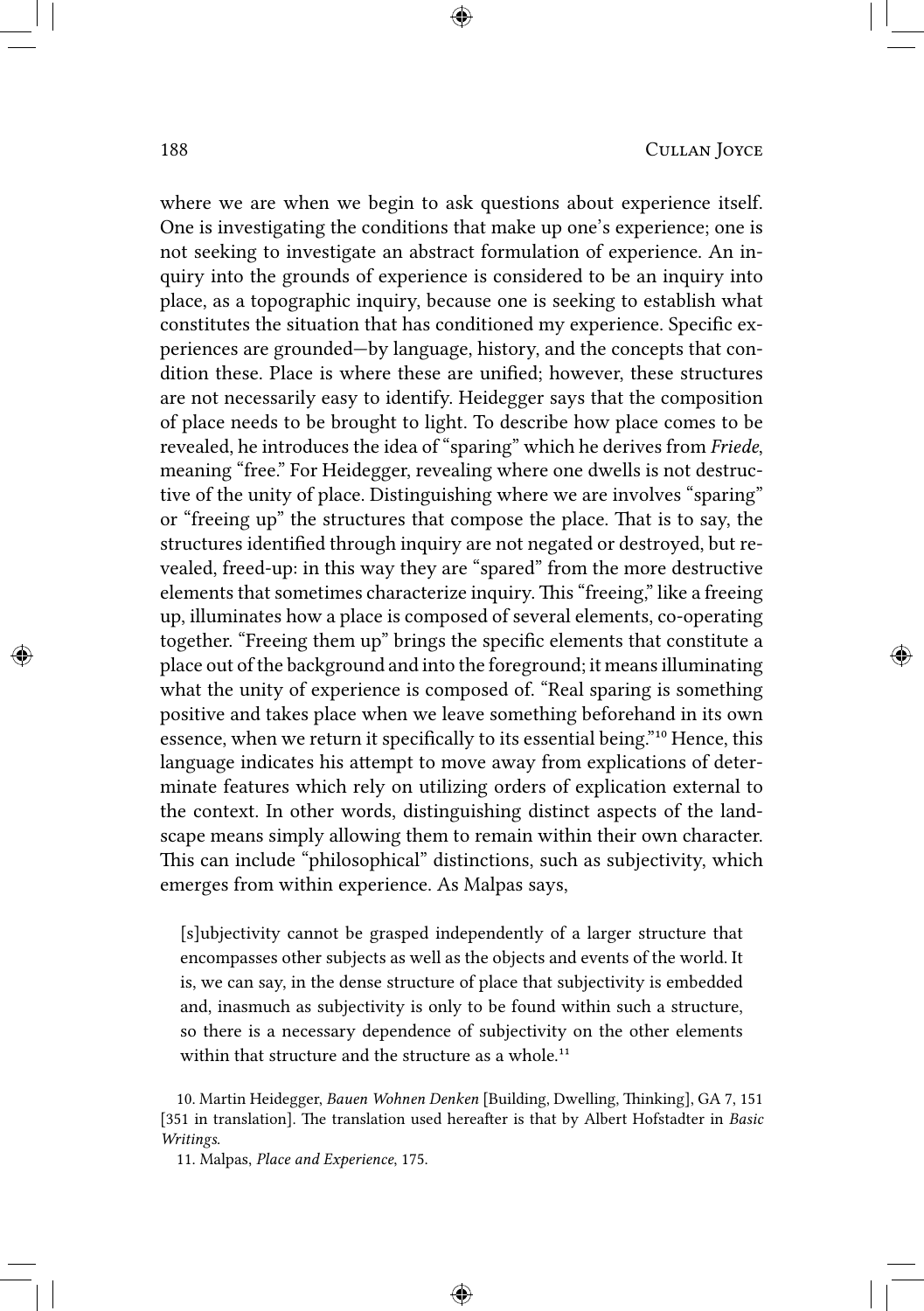Heidegger's exegesis (sparing) begins by examining how it is that the subject comprehends itself from within the specificity of place. This is akin to a process of philosophical analysis explicating the unity of experience itself. He gives an example of an encounter with a landscape. First, he discusses how the bridge, a thing qua *Versammlung*, gathers the landscape together. "Gathering (*Versammlung*) or assembly, by an ancient word in our language, is called 'thing' (*Ding*). The bridge is a thing—and, indeed, it is such as the gathering of the fourfold which we have described."<sup>12</sup> Here he meditates on the bridge as conditioning the appearing of the banks of the river first, and then the other parts of the landscape, too. The thing, the bridge, is that which crosses a river. By its bringing together of several elements, the bridge—a thing—is a microcosm of the manner in which place itself is a unity and a unifier.<sup>13</sup> In this way, an important aspect of the meditation concerns how a thing amounts to a gathering together of the landscape itself, while also allowing the landscape to emerge. Through observing the constitution of their experience, the person situated within the landscape sees that their experience of place occurs through a specific relation to something—a bridge—which co-ordinates the surrounding area with itself. In this sense, the distinguishing aspects of place draw the place together by their specificity.

Thus, in Heidegger's example . . . the bridge appears as a bridge not through the exercise of its own qualities in determining an otherwise featureless terrain, but through a coming to appearance in which bridge, river, and the entirety of the countryside around it are gathered together as one and as many, and are thereby determined, in their being, as bridge, as river, as countryside.<sup>14</sup>

The landscape opens itself up. The unity of the landscape is made up of the totality of what constitutes it: its parts, its things. The unity of place is also its differentiation. The emergence of distinctions, therefore, is a representation of the constitution of experience.

A space is something that has been made room for, something that has been freed, namely, within a boundary, Greek *peras*. A boundary is not that at

13. Heidegger, *Bauen Wohnen Denken*, GA 7. 154–5 [354].

<sup>12.</sup> Heidegger, *Bauen Wohnen Denken*, GA 7, 155 [355].That is to say, the thing is a mediation of sky, earth, divinities and mortals: every possible sort of constitutive condition.

<sup>14.</sup> Malpas, *Place and Experience*, 18-19.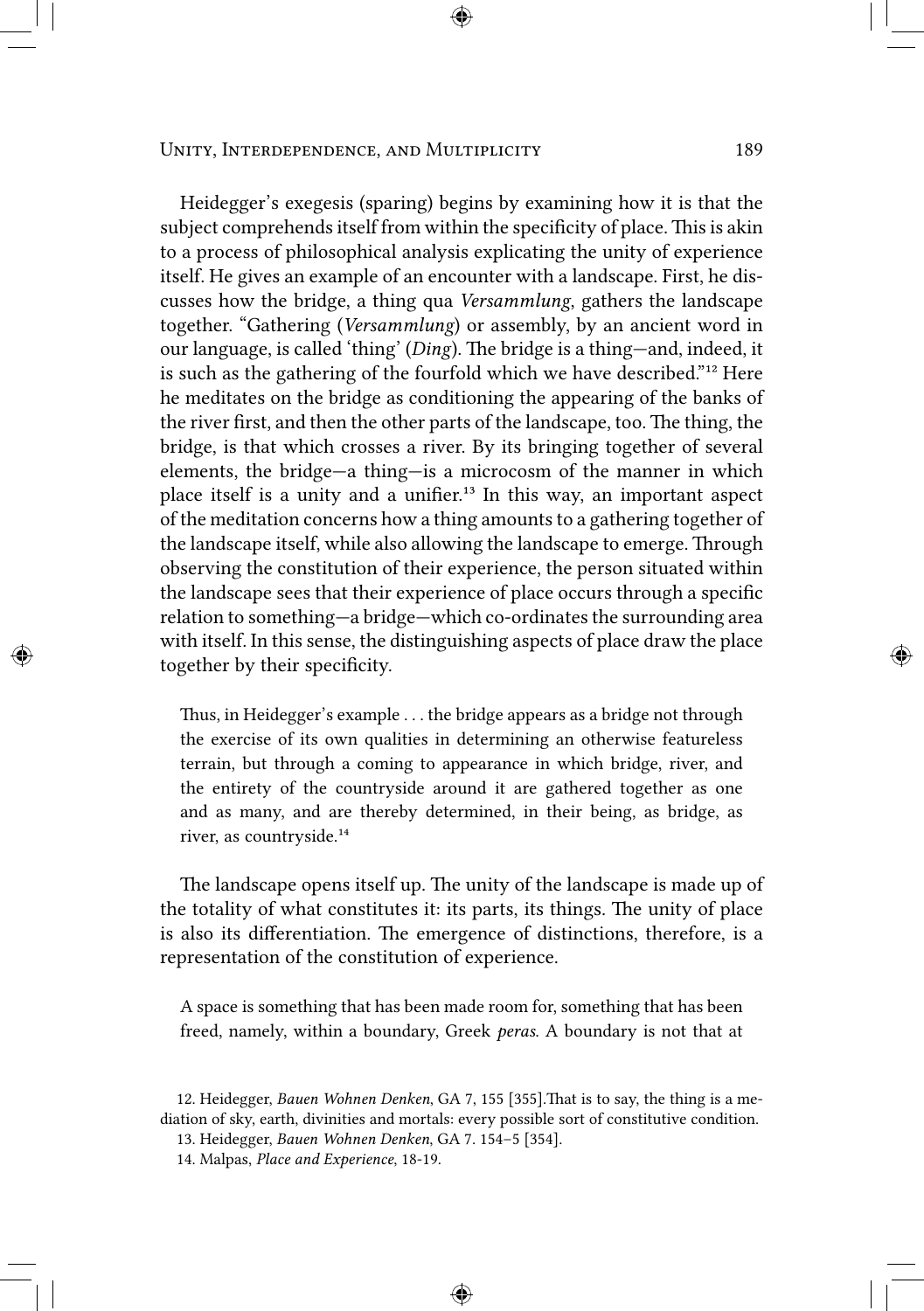which something stops but, as the Greeks recognized, the boundary is that from which something *begins its essential unfolding*.<sup>15</sup>

In this context, the distinctions do just this; they are the basis for the revealing of the constitution of experience.

My investigation of Maximus is concerned to identify a resonance between how Maximus investigates specific experiences and how Heidegger approaches the exploration of place. As the examples below will show, when Maximus draws a distinction, this distinction not only illuminates itself, but also other structures around it.

# Maximus' Illumination of Experience

Studies that seek to contextualize Maximus in relation to the intellectual milieu of his time show that he was both influenced by, and contributed to, a range of ideas.<sup>16</sup> Maximus' writings often lack the systematicity of the philosophical works of Philoponus or Simplicius. His ascetic writings wander between multiple topics and many developments in his theology only emerge occasionally or contextually, in response to queries or problems. Yet, despite his adoption of such an approach, his work still exhibits consistent structures. My essay, focusing as it does on his ascetic writings, shows, moreover, that his analyses consistently uncover similar structures to those outlined above: it is the concrete subject who is tempted, rather than the Aristotelian or the Stoic psyche. If inquiry succeeds in illuminating the structure of experience, it does so because the structures are living elements of experience itself. Maximus' enquiries not only show the multiplicity of structures that go to make up experience, but also, when placed in a fuller context, promise to elucidate the present so as to draw the subject towards Christ.

15. Heidegger, *Bauen Wohnen Denken*, GA7, 156 [356]. Heidegger's italics.

16. Lars Thunberg, *Microcosm and Mediator: The Theological Anthropology of Maximus the Confessor*, 2ⁿᵈ ed. (Chicago: Open Court, 1995); Torstein Tollefsen, *The Christocentric Cosmology of St. Maximus the Confessor*, Oxford Early Christian Studies (Oxford; New York: Oxford University Press, 2008); Melchisedec Törönen, *Union and Distinction in the Thought of St. Maximus the Confessor*, Oxford Early Christian Studies (Oxford; New York: Oxford University Press, 2007); Pascal Mueller-Jourdan, *Typologie spatio-temporelle de l'*Ecclesia *byzantine. La* Mystagogie *de Maxime le Confesseur dans la culture philosophique de l'Antiquité tardive*, Supplements to *Vigiliae Christianae* 74 (Leiden: Brill, 2005). I note that Mueller-Jourdan's study shows that there is indeed systematicity in Maximus' explication of space and time through Synaxis. My point in the previous lines is simply that many of his works arise in response to more specific questions.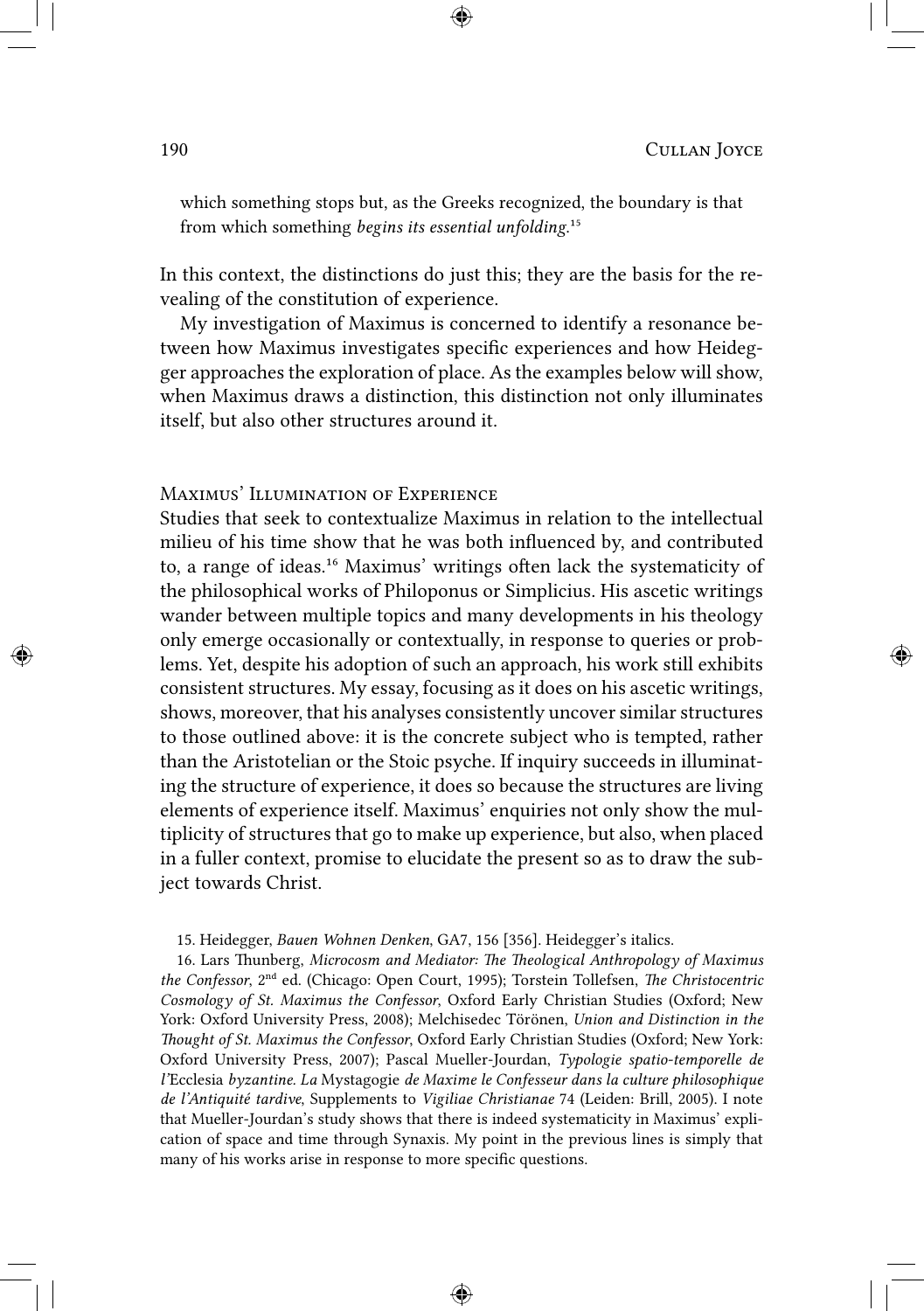#### UNITY, INTERDEPENDENCE, AND MULTIPLICITY 191

For Heidegger, it can be argued that place is the condition of experience and language; therefore language and experience express a topological sense. But my goal here is not to explain Maximus in terms of his relationship to transcendental philosophy as such. Insofar as Maximus' does not have a topological orientation—which is to say that he does not explicitly focus on bringing place to expression as such—any topological elements of Maximus' thought are more a result of language itself being topological. Nevertheless, elucidating his work in relation to *topos* helps to explain how the explication of experience can be a unity while containing a multiplicity of elements.

## *Examples of Maximus Using Topographic Terms*

In most of the passages from Maximus examined below, Maximus is focused on explicating experiences. In these examples he uses topographic images. Thus, because they provide examples of how Maximus distinguishes experience, he is, arguably, describing a process of understanding experience similar to Heidegger's descriptions of "freeing up," etc., outlined above.

The first example is the use of "χωρίζω"—specifically the spatial aspects of χώρα—referring to a location or demarcation of a space. In this context, the spatial aspect of the word indicates a separation between one thing and another. "A passionate representation is a thought made up of passion and representation. Let us separate (χωρίσωμεν) the passion from the representation, and the simple thought will remain. We can, if we wish, make this separation (χωρίζομεν) through spiritual love and self-mastery.<sup>"17</sup> And again: "The virtues separate (χωρίζουσιν) the mind from passions; spiritual contemplations separate it from simple representations; then pure prayer sets it before God."<sup>18</sup> The verb has several connotations: to remove from, define, make a distinction, etc. Arguably, these interpretations have a spatial connotation. The Greek verb is similar to the verb-form of "place" in English: "he places" or "place (x) aside." Though the Greek term betrays

17. *CChar* 3.43 = PG90, 1029B; trans. George C. Berthold, 67. All translations of the *CChar* are from Maximus the Confessor, *Selected Writings*, trans. George C. Berthold, ed. Jaroslav Pelikan and Irénée-Henri Dalmais, Classics of Western Spirituality (New York; Mahwah; Toronto: Paulist Press, 1985). Hereafter cited as *SelWrts*.

18. *CChar* 3.44 = PG90, 1029B, trans. Berthold in *SelWrts*, 67. I note that Berthold's translation interpolates the term "χωρίζω" into the second sentence (which did not explicitly contain a form of separation). However, given the frequency of the use of derivations of the term within the context of chapters 41–44, the implication is that the translation can be used to explain any case where a distinction is being drawn.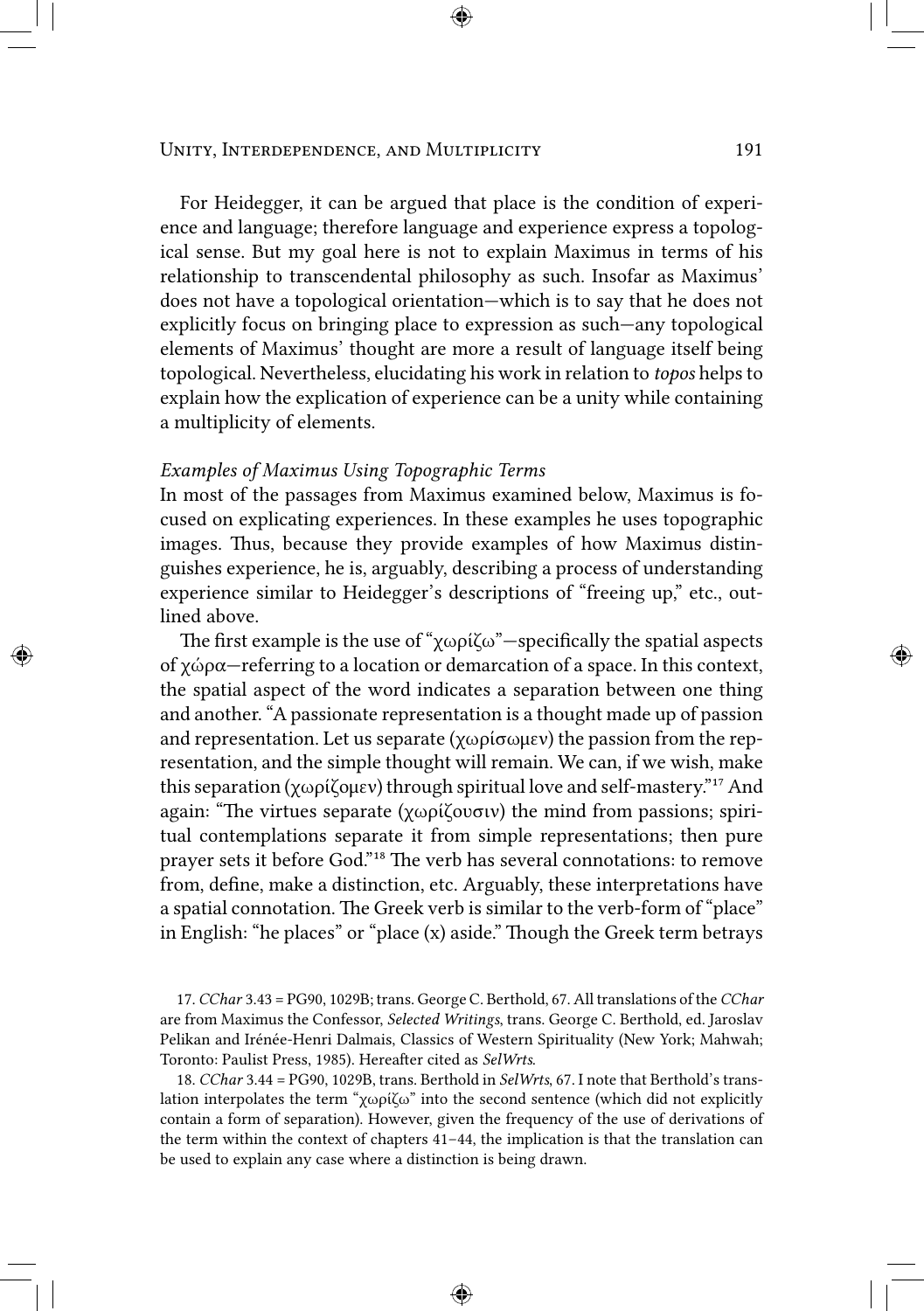a topographic sense, I would prefer not to go with Heidegger's archeological approach and claim that I am drawing out any "original" or primitive meanings here. Yet even if the Greek verb-form "χωρίζω" does not denote an explicit relationship to χώρα, it retains a broadly topographic sense, insofar as it denotes a separation or distinction being made between things.

Separation is not the only approach that Maximus has to experience. "Things exist outside (ἔξωθέν) the mind while thoughts about them are put together inside (ἔσωθεν συνίστανται)" (*CChar* 2.73 = PG90, 1008AB; *SelWrts*, 57). The explication of experience reveals that experience involves a "putting together (ἔσωθεν συνίστανται)"—and, once again, placing things in relation to each other, including them (bringing them in), circumscribing them, etc. "The knowledge of beings includes naturally, in view of demonstration, their own principles which naturally circumscribe them in a definition."<sup>19</sup> In some contexts, Maximus uses topological language when describing existence. He uses terms to illustrate how things are related to each other-their interdependence:<sup>20</sup> "And if time and history are not without beginning, so much less are those things which are contained (περιεχόμενα) in them" (*CGn* 1.5, 1085A; *SelWrts*, 129–30). Interdependence is differentiated and ordered in particular ways, just as the sky is not the earth, and yet the sky and earth arise equiprimordially.<sup>21</sup>

These distinctions are concerned with arriving at a determinate grasp of the constitution of experience; but what is the aim of this process? Illuminating the content of one's life can provide the basis for a complete shift in the organization of experience, enabling a subject to distinguish many other processes that constitute what they experience, or "where they are." "Separation," "putting together," and the examples above are useful meth-

19. *CGn* 1.9, 1085CD, trans. Berthold, in *SelWrts*, 130: "Αἱ τῶν ὄντων γνώσεις, συνηρτημένους φυσικῶς ἔχουσι πρὸς ἀπόδειξιν τοὺς οἰκείους λόγους, οἷς περιγαφὴν φυσικῶς ὑπομένουσιν."

20. "Beginning, middle, and end are characteristics of beings distinguished by time and it can be truly stated that they are also characteristics of beings comprehended in history (τῶν ἐν αἰῶνι συνορωμένων). Indeed time (χρόνος), which has measured movement (μετρουμένην ἔχων τὴν κίνησιν), is circumscribed (περιγράφεται) by number (ἀριθμῷ), and history (αἰὼν), which includes (συνεπινοουμένην ἔχων) in its existence the category of when, admits of separation insofar as it began to be. And if time and history are not without beginning, so much less are those things which are contained in them." *CGn* 1.5, 1085A; trans. Berthold, in *SelWrts*, 129–30.

21. Another example, the term "συνεπινοούμενος" (see note 17) has the connotation of "includes" or "inclusion." It can also refer to the process of establishing a "set" by encompassing something, distinguishing it from another thing, designating a particular set. In this way, only certain things can circumscribe others, and these may themselves be circumscribed.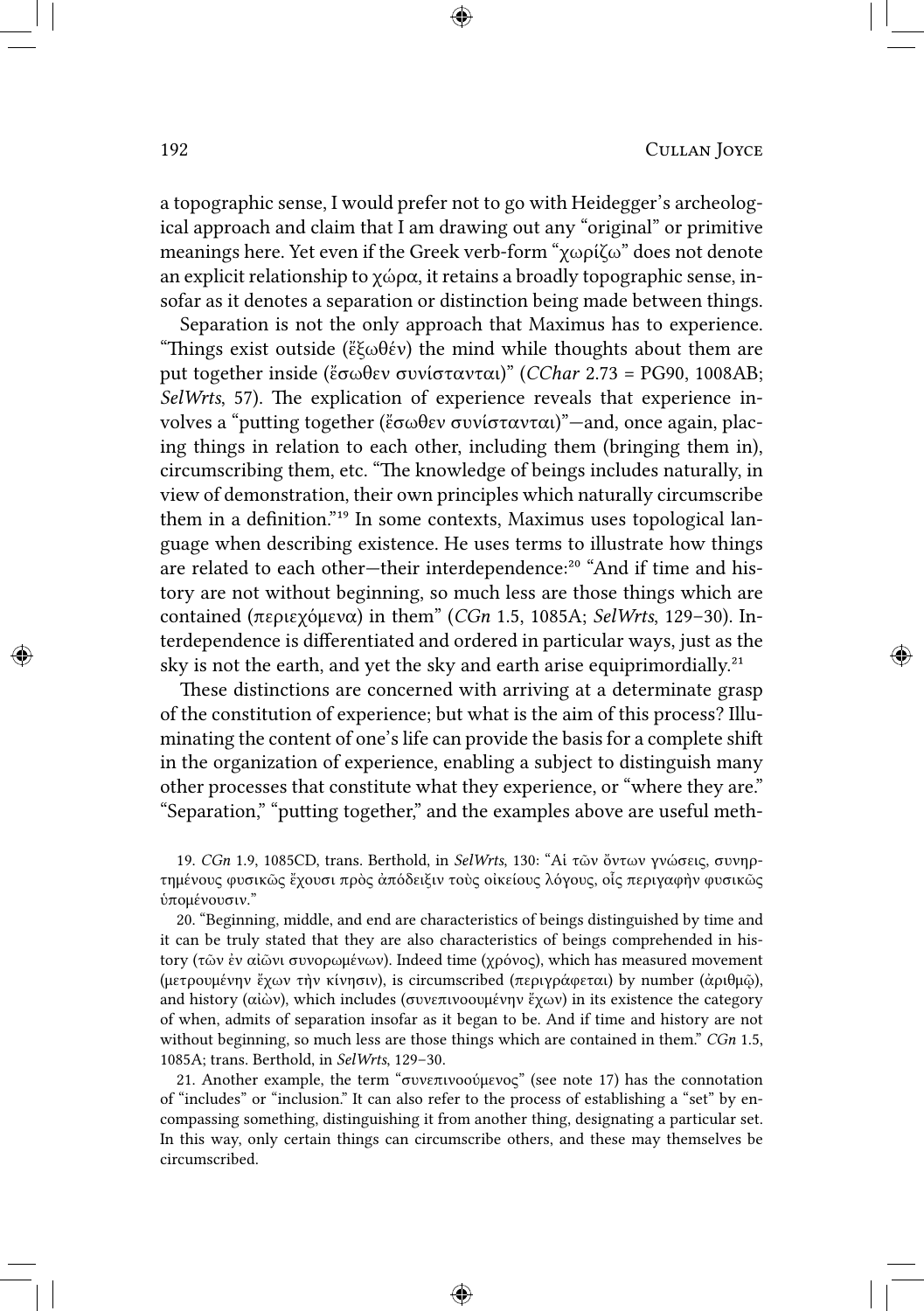ods for describing the composition of the unity of experience. Examining experience soon reveals a large range of structures.

These examples do not explain Maximus' overall approach to analysis, to the making of distinctions, or experience. They do, however, indicate that some of the ways in which he explicates experience have a topological connotation. This involves distinguishing elements that initially co-inhere. But unless these were somehow liable to being confused, why would Maximus need to distinguish them?

#### CONTEXT OF THE EXEGESES

This section examines some of the distinctions Maximus uses, and how these relate to a broader context. Each passage shows that experience is not composed of atoms such as "temptation," or "love," that arise independently of broader relationships. It is possible to mistake one for another. Temptation and other events come to be distinguished within the unity of experience. Like the bridge within a place, a determinate thing draws on its context to reveal both its own identity and the other elements that arise with it. Distinctive elements of experience emerge from alongside me, and they reveal the structure of my experience. Desire arises when an object (that which is desired) appears.²² Likewise, distinguishing, say, one type of thought from another involves a context distinguishing them. One thing is what it is, not because it stands alone, but because of how it relates to other things.

The first set of examples here are related by virtue of the qualitative character of the concept-types that are related to each other, and by how they seem to emerge interdependently. The second relates more to why the concepts—be they abstract or not—are ordered in the way that they are.

#### *The Interdependence between Generic and Specific Determinations*

Some thoughts (λογισμοί) are simple (ἁπλοί), others compound (σύνθετοι). The simple are without passion ["ἀπαθεῖς," "unaffected" or "passionless"], but the compound are with passion ["ἐμπαθεῖς," "affected" or "impassioned"], as composed of passion (πάθος) plus representation (νόημα). In this case, one can see that many simple thoughts follow on the compound when they have begun to be moved to sin by the mind. Take money, for

<sup>22.</sup> *CChar* 2.68, 4.52. These passages describe the basic intentionality that underlies much of the psychological processes in Maximus' ascetic writings. I am unable to explore the ramifications of this here.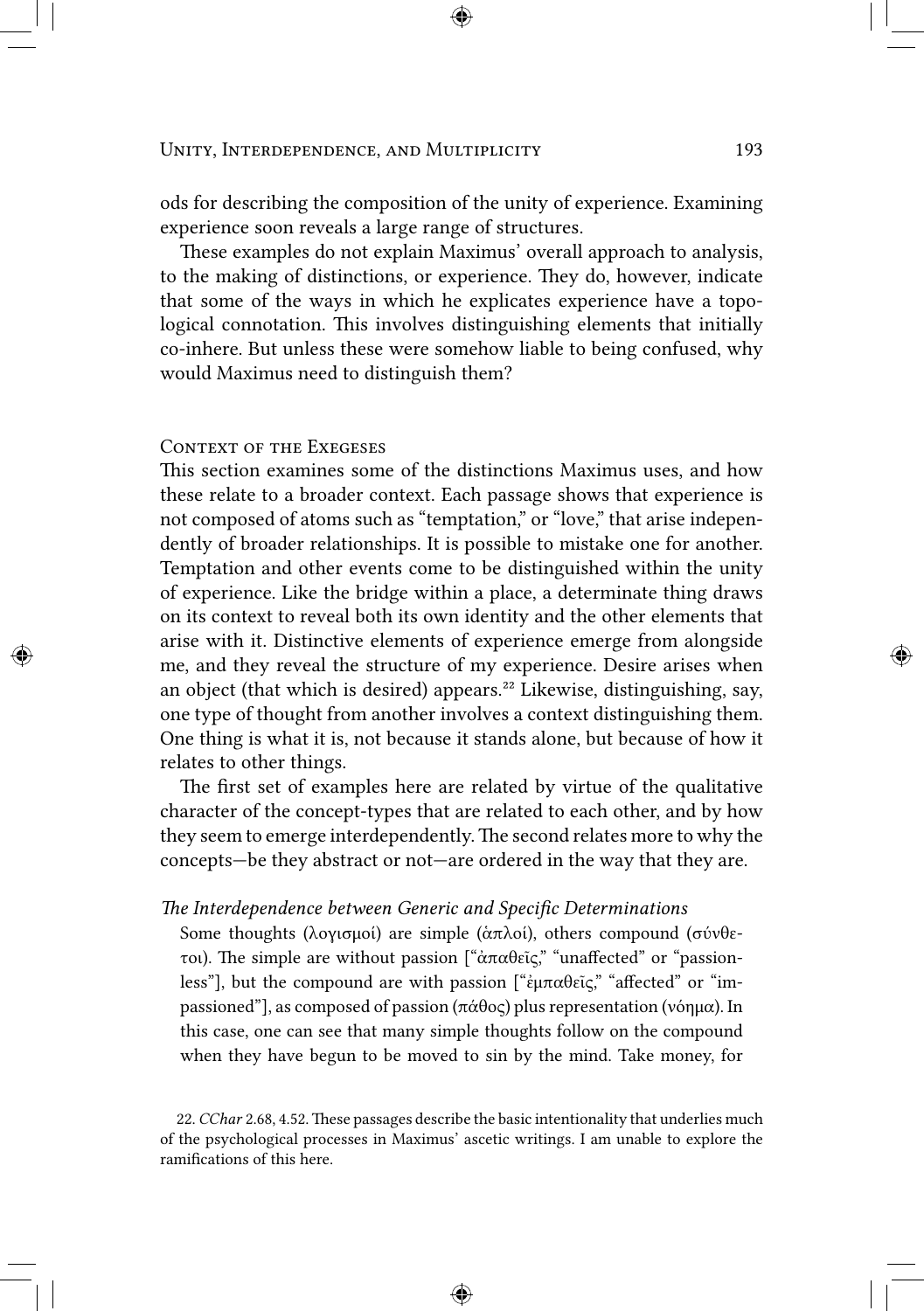example. A passionate thought arises in someone's memory (μνήμη) about gold. In his mind he has the urge to steal and with his heart he accomplishes the sin. Now with the memory of the gold will come also the memory of the purse, the chest, the room, and so forth. Now the memory of the gold is compound for it displayed passion; but that of the purse, chest, and so forth, is simple, for the mind had no passion toward them. And so it is with every thought, with vainglory, with women, and so forth. For not all thoughts which accompany an impassioned thought are themselves passionate, as the example has shown. Thus from this we can know what are impassioned representations (ἐμπαθῆ νοήματα) and what are simple. (*CChar* 2.84 = PG90, 1009D–12A; *SelWrts*, 58–9)²³

Experience does not work in atoms of time or in sets of faculties or processes that function independently from each other. In explicating this specific event (temptation), the subject, and that which makes up the experience of the subject, arises. Illuminating the structure of temptation brings with it a whole range of internal and external elements that make me who I am. Paradoxically, by distinguishing aspects of the experience of being tempted, Maximus is not only describing the concrete subject (the person being tempted), but illuminating a range of processes that define what it means to be human. Topologically speaking, Maximus' illumination of the experience of temptation reveals the structure of the self to itself.

Maximus describes the difference between a compounded thought and simple consciousness. This and other determinations arise because they share a unified context. The emergence of each distinction illuminates broader aspects of the context. Distinguishing between compounded and simple consciousness not only reveals an aspect of temptation, but also shows the distinctive psychic operations going on within the continuity of consciousness (λογισμός).<sup>24</sup> Hence, this context also discloses something more abstract, implying as it does that the continuity of consciousness can be distinguished from other types of operation on its part. The generalized

23. There is no need to read this passage as specifically relating to wrong forms of ascetic apprehension, as it is making a statement about the internal relation of inner psychological states when they are co-operating with, or are overly affected by, other internal activities. Here, ἀπαθεῖς can refer to the amount of internal influence on the object through μνήμη. Joshua Lollar makes some good comments about this; see *To See into the Life of Things: The Contemplation of Nature in Maximus the Confessor and His Predecessors* (Turnhout: Brepols, 2013), 183, 90, 92, 95–6.

24. This term has enormous importance in other areas of Maximus' work, which I am unable to discuss at this juncture.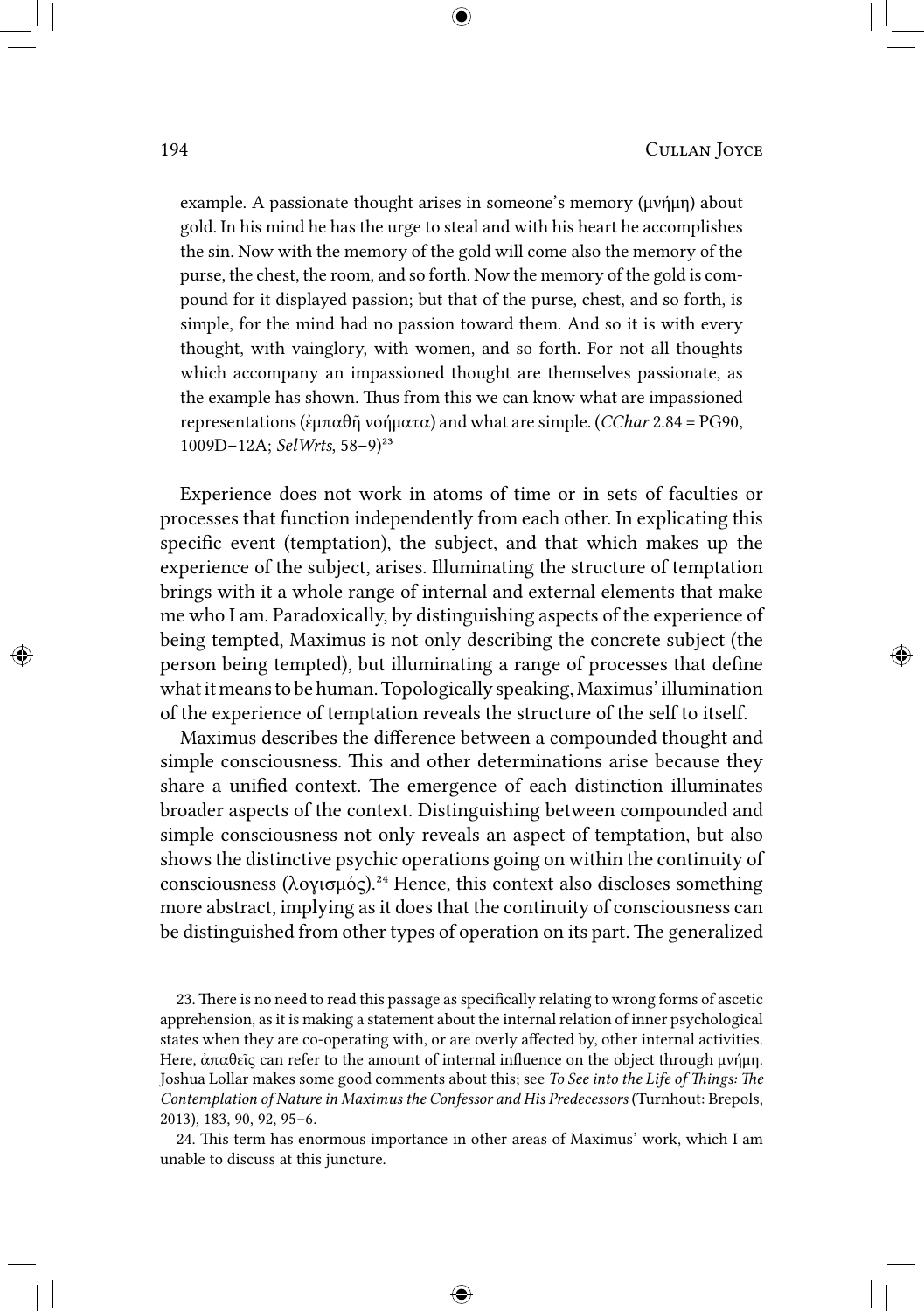flow of consciousness requires multiple distinctions to be made in relation to many experiences; it only arises as a result of a long series of observations of intentional consciousness. And yet, in Maximus' examination, a generalized description of consciousness can be explicated alongside specific determinations. This shows that Maximus' distinguishing of specific mental actions occurs because they arise interdependently.

Secondly, the passage examines a genetic account of thoughts as exhibiting the quantitative distinction between the simple and the compound. This point is introduced prior to the specific example of temptation. Nevertheless, a specific event (temptation) demonstrates Maximus' point regarding quantity (the simple vs. the compound). One thought has additional elements attached to it. This distinction shows, again, that Maximus' examination of specific experiences brings out structures that are also observable in other contexts. Distinguishing one type of thought from another can be something that emerges from a categorial concept of quantity. Moreover, there are several elements at play here (quantity—as above; quality—gold; position—room). The specificity of analysis reveals multiple structures.<sup>25</sup> Maximus, here, is using quite generic distinctions. Other distinctions are likewise found within a context, including something akin to an ontological paradigm.<sup>26</sup> This type of reading encourages the recognition that his engagement with experience serves to reveal multiple structures such as these.

25. Törönen, *Union and Distinction*, 18, 22–3, 26–8. Arguably, this study describes how Maximus' work often presumes the interconnection between types of category.

26. "For who in his right mind, and not bereft of a love of virtue, is ignorant of the fact that the eternal movement of the soul around the Good is nothing other than a natural operation (ἐνέργια [sic!] φυσική) of the soul on which and because of which the soul is perfected? Deviance, however, is unnatural movement suggesting the failure of the causal power of this natural energy (ἡ δὲ τροπὴ, κίνησις παρὰ φύσιν, τὴν ταύτης ἀποτυχίαν τῆς αἰτίας εἰσάγουσα). For deviance is, in my estimation, nothing other than weakness and a falling away from our natural operations (καὶ ἔκπτωσις τῶν κατὰ φύσιν ἐνεργειῶν," *Ep6* 432B. Translation by Paul M. Blowers, in his paper "Maximus the Confessor, Gregory of Nyssa, and the Concept of 'Perpetual Progress,' " *Vigiliae Christianae* 46 (1992): 157. (Editor's note: First parenthesis added by the translator, second and third one by the author. The text printed in PG90 does not contain the error in Greek, visible in first parenthesis, and reads "ἣ ἐνέργεια φυσικὴ.") Readers should observe in this passage the direct relationship between virtue and deviance. Note that the basis of the distinction could have been a definition of right and wrong made in relation to the example of gold. Why, then, does Maximus relate it to a larger issue? When one says that the contexts of the texts are different, one is describing how the issues at hand relate either to larger ontological claims about the character of cosmic life, or to the more specific aspect of explicating a particular experience. Yet the passages bear a common thread: making distinctions, distinguishing negative from positive, quantities, etc.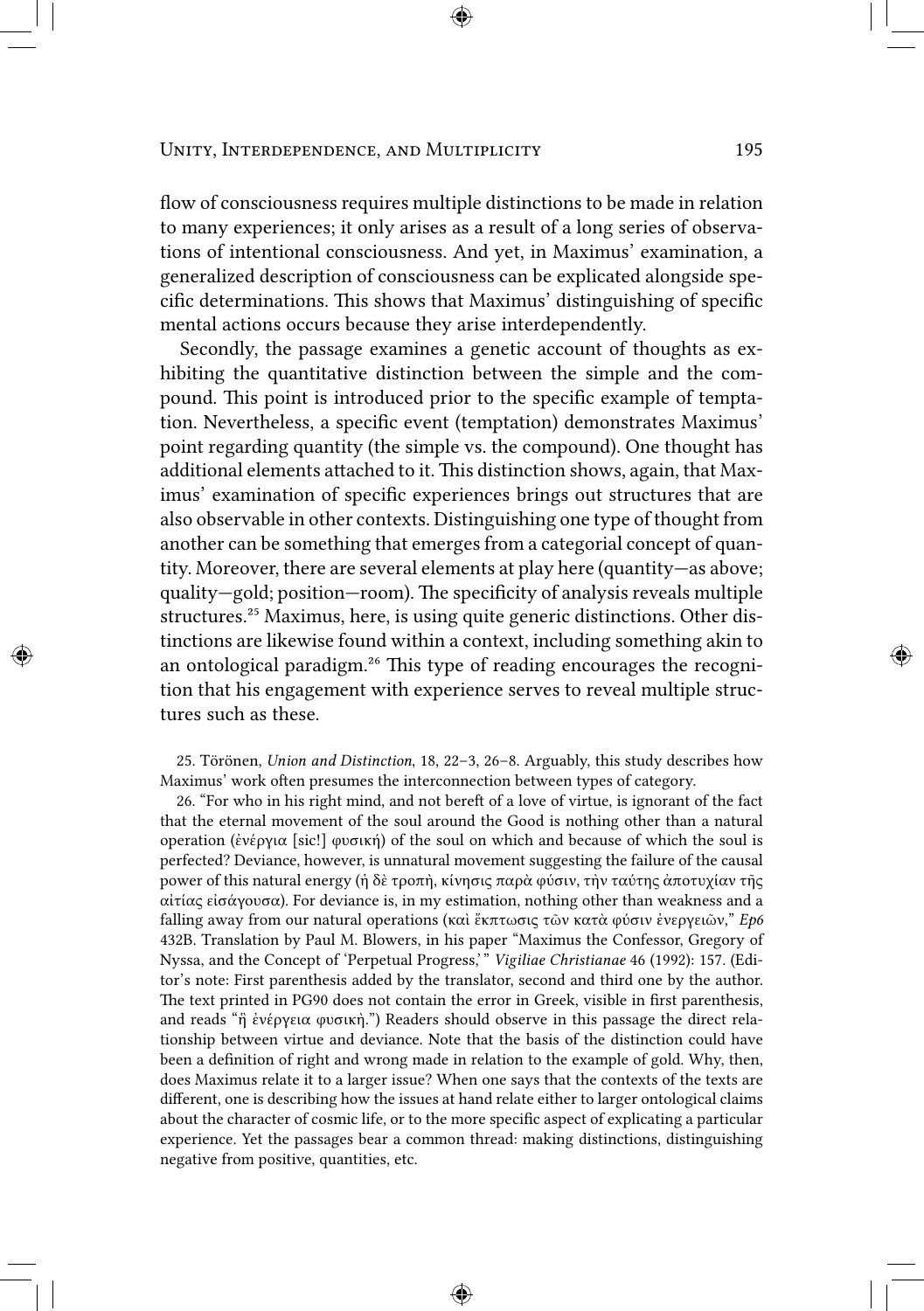## *Topos and Ordering*

It is the distinctiveness of things that brings the constitution of experience to light. The specificity of intentionality describes the order as it appears. Intentionality within place is ordered.

There is also a case for understanding temptation as, at least in part, originating from outside the person (something can appear attractive or repulsive due to its character). What is interesting here is how the distinctions between internal operations are ordered. Distinctions emerge from experiences; therefore they arise with an ordering. This means that a formal structure is not simply replicated in a context, but in each context, they are ordered according to that context.

First (πρῶτον) the memory brings up a simple thought to the mind, and when it lingers about it arouses passion.<sup>27</sup>

## And again:

Thing, representation, and passion are all different realities. A thing is, for instance, a man, a woman, gold, and so forth. A representation is, for instance, a simple recollection of any of these things. Passion, however, is an irrational affection or senseless hate for any of these things. Therefore a monk's battle is directed against passion. (*CChar* 3.42 = PG90, 1029AB; *SelWrts*, 66–7)

As the natural ordering of speech implied, "πρῶτον" also designates that this action occurs before that one. Maximus places psychic structures in a specific causal relation. Language and experience are interdependent. He could have said that "Temptation involves the mind, passion, memory and senses." Instead, though, he demands that the explanation describe the causal relation between separable events. The ordering of space and time occurs simultaneously. The ordering, contents, and constitution of what comprises space and time emerge from within a specific context. Moreover, the causal order unfolds in a manner that reflects the context from which it emerges. Maximus' analysis leads to his identifying what processes are chiefly responsible for the said circumstance. This then aids the reader who desires to be rid of temptation in respect of fulfilling their intentions, by enabling them to focus on the cause of temptation.

<sup>27. &</sup>quot;Πρῶτον μὲν ἡ μνἡμη, φιλὸν τὸν λοισμὸν ἐπὶ τὸν νοῦν ἀναφέρει· καὶ τούτου ἐγχρονίζοτος, κινεῖται τὸ πάθος." *CChar* 1.84 = PG90, 980B; trans. Berthold, in *SelWrts*, 44.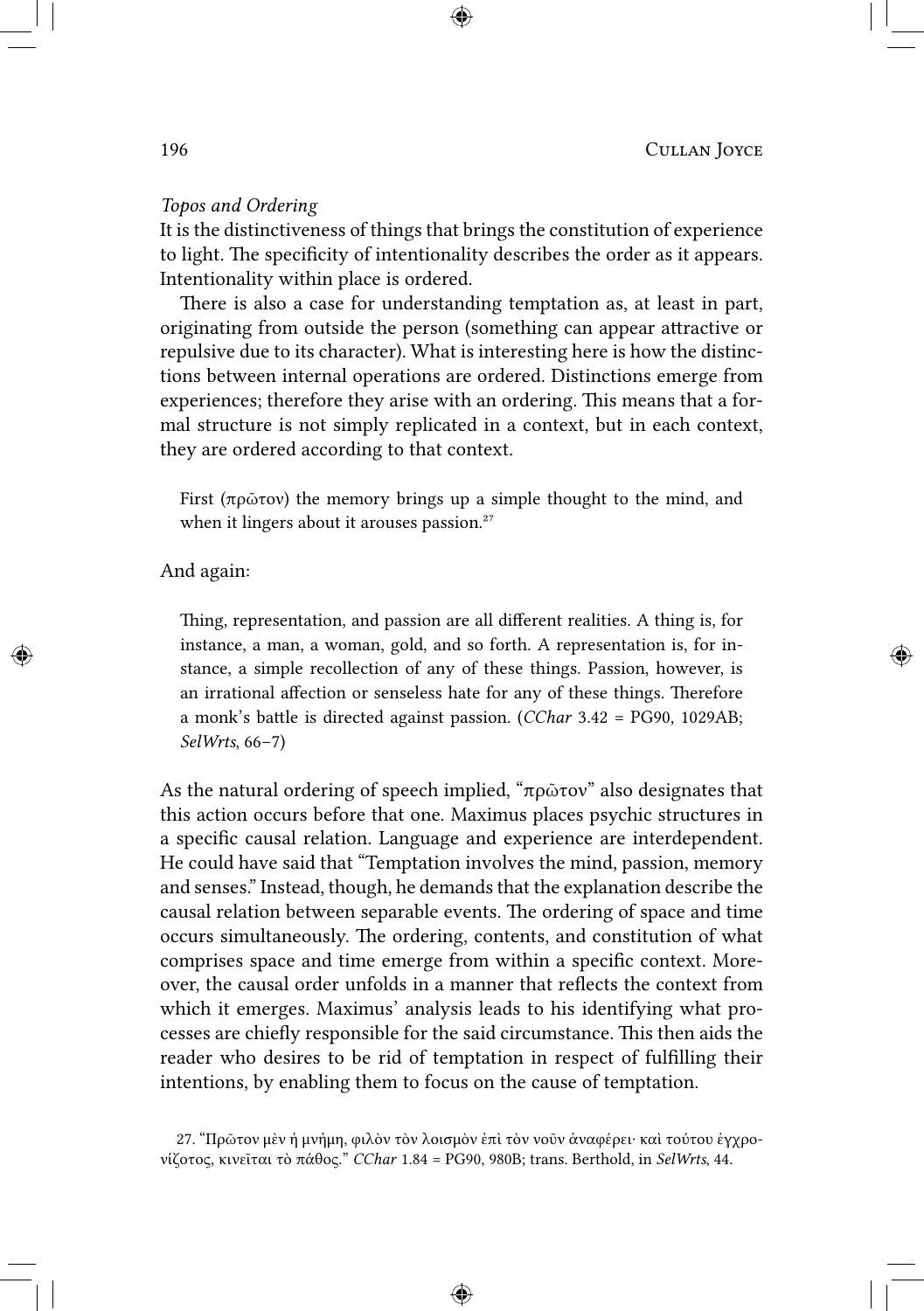#### UNITY, INTERDEPENDENCE, AND MULTIPLICITY 197

Hence, this explication explains, distinguishes, orders, and identifies a sphere of ethical responsibility. These principles are interconnected in experience. The illumination of temptation does not just show one isolated malfunction; rather, the whole community of structures is affected as a consequence of alterations in an intentional operation (a compounded thought).

Going back to the unity of experience shows that there are a variety of different structures, whose ordering may be different depending on the context. Their interdependence means that constitutive principles arise interdependently, too. It makes us attend carefully to how it is that an ascetic context, for example, could imply a distinctive type of approach to descriptions, including the adoption of alternative causal orders.

#### *The Topological Elements Found in the Examples*

A particular experience can share in a range of specific and generic structures. In place, the orientation and ordering of formal orders can change, yet the particularity of an encounter might still encompass generic structures such as could encompass the totality of the cosmos. It is contestable as to whether Maximus understands experience as having a *topos*-like structure, or holds that the explication of experience is the explication of place. To be sure, my exegeses have shown that reading Maximus through topology can provide some insight into how multiple complex conceptual structures co-exist, even in his ascetic works. But there are also examples where Maximus explicates experience using terms that do themselves have a topographic structure. He utilizes multiple categories in his explications, and I take myself to have shown here that there are indeed some topographic elements in the distinctions he utilizes when explicating experience. Yet proving that Maximus understands experience as *topos* is different from identifying topological elements in his thought. Even so, I hope to have demonstrated that analyzing Maximus in the light of the notion of topological unity could still provide an explanation for why such a wide variety of categories emerge, even within specific circumstances.

#### **CONCLUSION**

Maximus, in order to be theological, ethical, ontological, or psychological in authentic ways, must be attentive to his experience. For Heidegger, authenticattentivenessto*topos* allowsmultiplepossibilitiestoemerge.This essay can only make limited claims: it cannot cover Maximus' entirecorpus. However, it has engaged Maximus' thought and found examples of analyses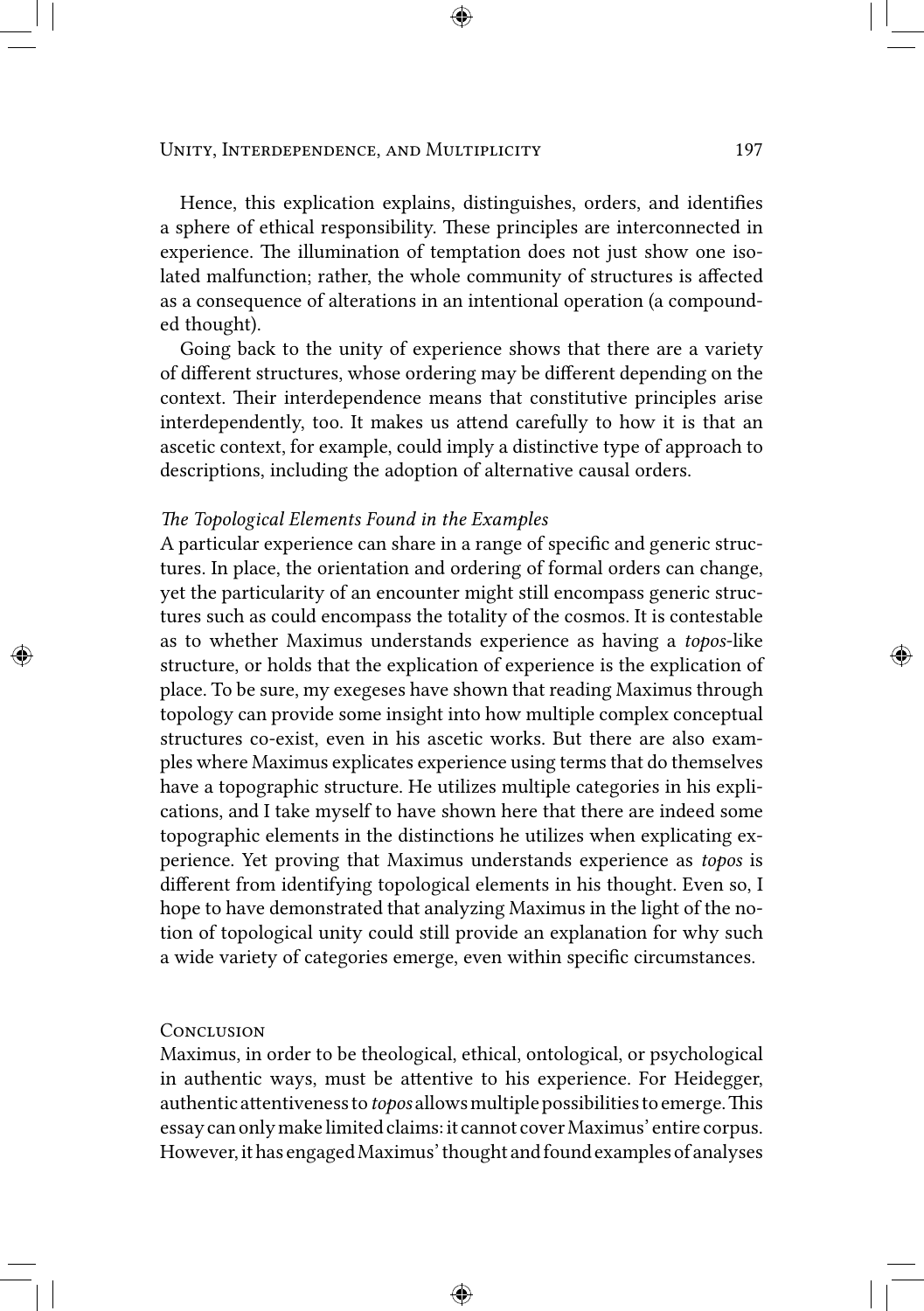which utilize a topology, and some evidence to the effect that multiple concepts did emerge there from within a careful attention to context.

The paper has also considered Heidegger's conception of *topos* and how he uses it to describe experience. Describing experience as *topos* means that experience arises as a unity in a specific "place." This unity, being brought to light by inquiry, consists in the interdependence obtaining between the conditions that, together, compose it. *Topos* is specific and unified. This interdependence, this place, this unity, contains a multiplicity of distinctive elements. This is why, within any explication of place, there will be a range of different determinations that might be made. I referred to Heidegger's use of "sparing." I then examined Maximus' use of the topographic notions of "separation" and "unification," as well as several others. I subsequently went on to consider Maximus, finding that he views experience in terms that reflect a similar sense of unity and specificity.

Maximus is not a transcendental thinker. However, as I have shown in my examples, he does utilize some images that suggest a similar starting point to Heidegger's formulation of *topos*. Describing a common starting point (unity) can help us to reconstruct the context in which several distinctions emerge within Maximus' works. I then went on to examine a small sample of some of Maximus' texts principally connected to the analysis of temptation. I did not explore the reasons for why Maximus is concerned with temptation; instead, I discussed how the composition of his analyses can be illuminated when read through a contemporary lens. Reading Maximus as topological in his engagement with experience helps to explain how so many structures, some quite distinct from each other, emerge from his writing. Maximus' analysis utilizes multiple types of distinction, some more generic than others and some more specific to temptation, such as compounded thoughts. I noted that, in each case, there are multiple elements seemingly arising co-operatively. With further investigation, approaching the analysis of Maximus from this direction could help describe how the concreteness of his explication of his own experience incorporates a range of different conceptual orders.

As *topos*, experience emerges not in a generic form of interdependence, but as reflective of some concrete place. In this way, orders are revealed as being dependent on each other in *specific* ways. The order of their dependence within a context may not be reversible, despite their interdependence. The unity of context, of place, is transcendental to the identities and differences that are illuminated within it. *Topos* provides help in describing how the basis of a formal concept might emerge, but also how it might change within experience.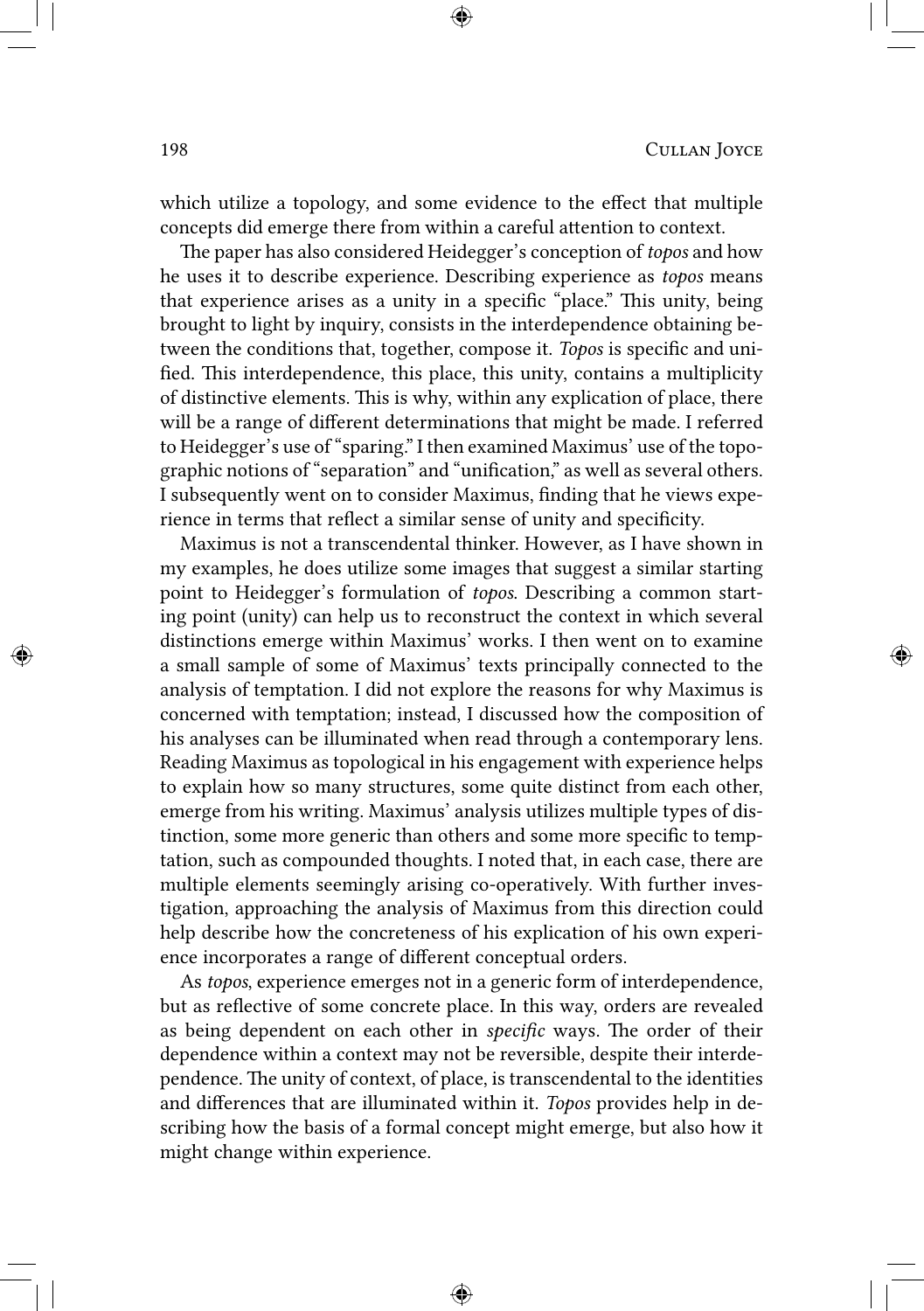The points that I have been tentatively proposing here as being common to Heidegger and Maximus are the following: (1) Experience is topological—meaning that the unity of the conditions that constitute experience emerge within this or that specific experience; (2) through various questions (ethical, psychological, theological, philosophical, etc.) one brings a specific experience to light; (3) distinguishing the constitutive elements of the unity of experience involves arriving at determinate construals with respect to the composition of the unity of experience.

Our aim has been to attend to experience as it is, rather than as one would like it to be. This exercise has shown, in a small way, how, for Maximus, conceptual structures show up within the unity of experience as both dynamic and enlivened.

#### **BIBLIOGRAPHY**

|       | Blowers, Paul Marion. "Maximus the Confessor, Gregory of Nyssa, and the<br>Concept of 'Perpetual Progress.'" Vigiliae Christianae 46 (1992): 151-71.                                                                    |
|-------|-------------------------------------------------------------------------------------------------------------------------------------------------------------------------------------------------------------------------|
|       | Heidegger, Martin. Basic Writings: From Being and Time (1927) to The Task<br>of Thinking (1964). Edited by David Farrell Krell. Revised and expanded<br>ed. San Francisco: Harper Collins / Harper San Francisco, 1993. |
|       | - Being and Time: A Translation of Sein und Zeit. Translated by Joan<br>Stambaugh. SUNY Series in Contemporary Continental Philosophy. New<br>York: Harper, 1996.                                                       |
| GA    | 1975-2015.                                                                                                                                                                                                              |
|       | - Sein und Zeit. 11 <sup>th</sup> ed. Tübingen: Max Niemeyer, 1967.                                                                                                                                                     |
|       | Lollar, Joshua. To See into the Life of Things: The Contemplation of Nature in<br>Maximus the Confessor and His Predecessors. Turnhout: Brepols, 2013.                                                                  |
|       | Malpas, Jeff Heidegger and the Thinking of Place: Explorations in the Topology<br>of Being. Cambridge, MA: MIT Press, 2012.                                                                                             |
|       | - "Heidegger's Topology of Being." In Transcendental Heidegger, edited<br>by Steven Galt Crowell and Jeff Malpas, 119-34. Stanford: Stanford Uni-<br>versity Press, 2007.                                               |
|       | - Place and Experience: A Philosophical Topography. Cambridge; New<br>York: Cambridge University Press, 1999.                                                                                                           |
| CChar | Maximus the Confessor. Capita de caritate [Four Centuries on Charity]. In<br>Capitoli sulla carità, edited by Aldo Ceresa-Gastaldo: 48-238. Rome: Edi-<br>trice Studium, 1963.                                          |
| CGn   | - Capita theologica et oeconomica [Gnostic Chapters]. Edited by Fran-<br>çois Combefis. PG90: 1084A-173A.                                                                                                               |
| Ep6   | That the Soul Is Incorporeal]. Edited by François Combefis. PG91: 424C-<br>33A.                                                                                                                                         |